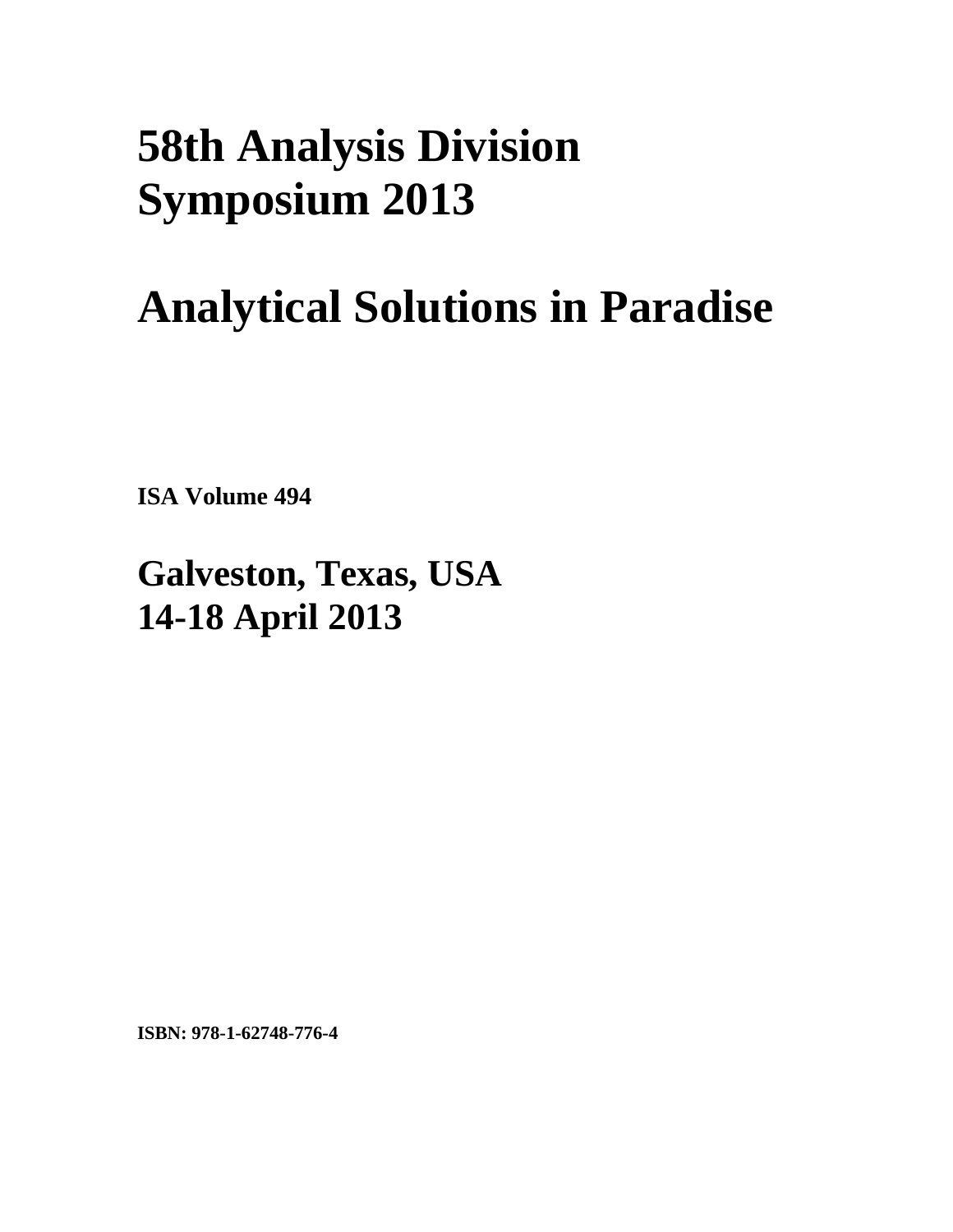**Printed from e-media with permission by:** 

Curran Associates, Inc. 57 Morehouse Lane Red Hook, NY 12571



**Some format issues inherent in the e-media version may also appear in this print version.** 

Copyright© (2035) by International Society of Automation - ISA All rights reserved.

Printed by Curran Associates, Inc. (2015)

For permission requests, please contact International Society of Automation - ISA at the address below.

International Society of Automation - ISA 67 Alexander Drive Research Triangle Park, NC 27709 USA

Phone: (919) 549-8411 Fax: (919) 549-8288

info@isa.org

## **Additional copies of this publication are available from:**

Curran Associates, Inc. 57 Morehouse Lane Red Hook, NY 12571 USA Phone: 845-758-0400 Fax: 845-758-2634 Email: curran@proceedings.com Web: www.proceedings.com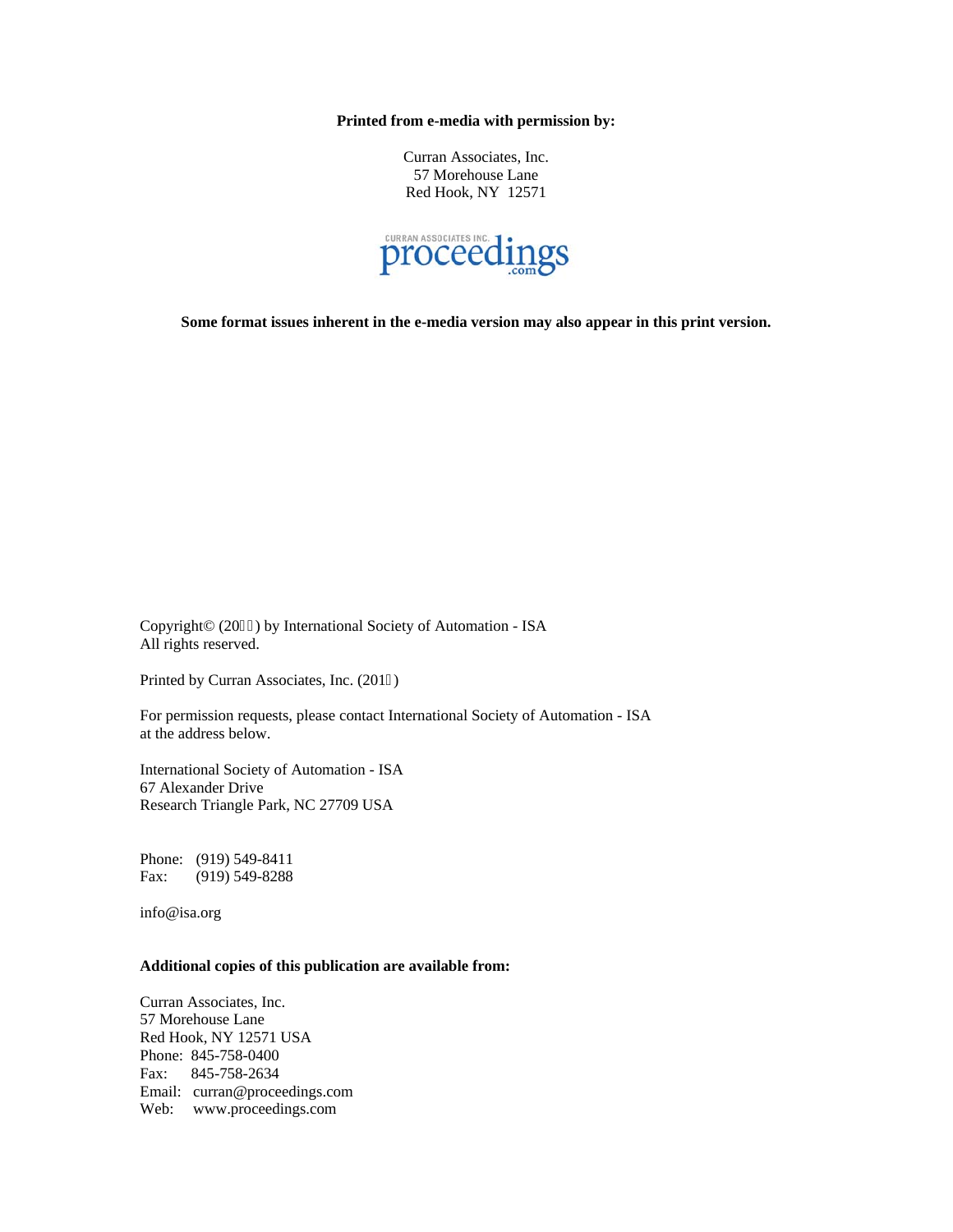| <b>Session</b>     | <b>Paper / Author(s)</b>                                                                                                                                                                                 | <b>Session</b><br>Moderator;<br>Page / Link |
|--------------------|----------------------------------------------------------------------------------------------------------------------------------------------------------------------------------------------------------|---------------------------------------------|
| AD2013.S01         | <b>Chemical Analysis</b>                                                                                                                                                                                 | <b>Randy Hauer</b>                          |
| S01.1              | Process Measurement of pH for Caustic Concentration Control<br>Timothy Davidson, Craig M Smith, Naheed Soomar, Ryan Brown, Ryan<br><b>Burch and Andrew Pierce</b><br>BP West Coast Products, Mangan Inc. | F                                           |
| S01.2              | In-Situ, Real-Time Measurement, Monitoring and Data Analysis of Solids<br>and Oil in Water, Using Automated Self Cleaning To Avoid Fouling<br>Gerald Cooke                                               | <b>PEDE</b>                                 |
|                    | <b>Advanced Sensors</b>                                                                                                                                                                                  |                                             |
| S01.3              | Demystifying the On-Line Use for Biological Oxygen Demand (BOD),<br>Chemical Oxygen Demand (COD) and Total Organic Carbon (TOC)                                                                          | F€                                          |
|                    | David Perrin and Catherine Grose<br>Liquid Analytical Resource, LLC                                                                                                                                      |                                             |
| <b>Session</b>     | <b>Paper / Author(s)</b>                                                                                                                                                                                 | <b>Session</b><br>Moderator;<br>Page / Link |
| AD2013.S02         | <b>Emerging Technology</b>                                                                                                                                                                               | <b>Bill Johnson</b>                         |
| S <sub>0</sub> 2.1 | Soft and Hard Process Analyzers: Complementary Tools for Enabling<br><b>Crude Distillation Optimization</b><br>W. Marcus Trygstad and Saravanan Prabakaran                                               | Œ                                           |
| S02.2              | Yokogawa Corporation of America<br>Using Automated Cleaning Systems To Improve In-Line Sensor<br>Performance                                                                                             | TH.                                         |
|                    | John Groetsch<br>Mettler-Toledo Ingold/Thornton                                                                                                                                                          |                                             |
|                    |                                                                                                                                                                                                          |                                             |
| S02.3              | The Validation and Advantages of Using Online Vapor Pressure Analyzers<br>To Measure True Vapor Pressure and Bubble-Point in Crude Oil and<br><b>Refined Products</b>                                    |                                             |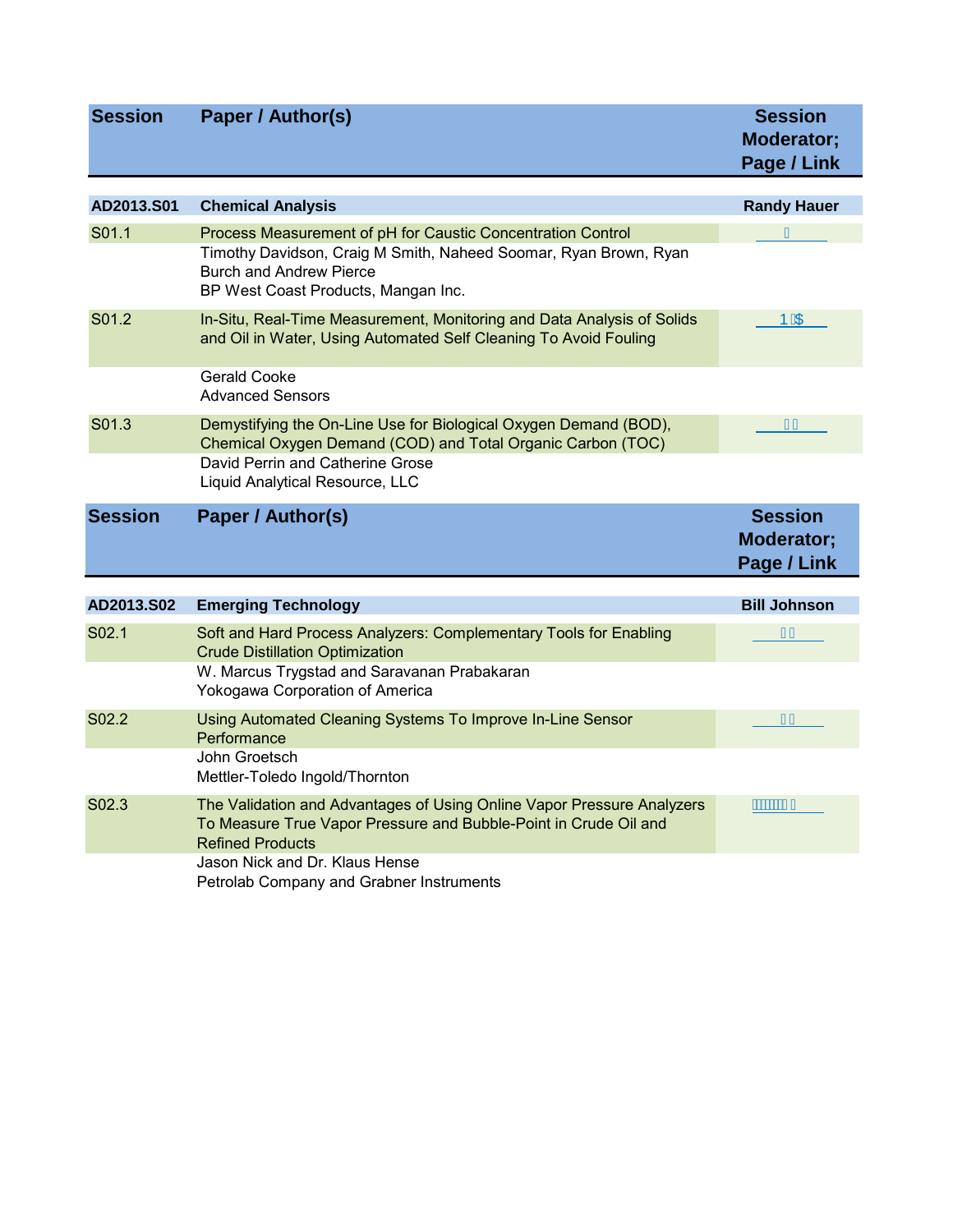| <b>Session</b>  | Paper / Author(s)                                                                                                                                                            | <b>Session</b><br>Moderator;<br>Page / Link |
|-----------------|------------------------------------------------------------------------------------------------------------------------------------------------------------------------------|---------------------------------------------|
| AD2013.S03      | <b>Analyzer Maintenance and Engineering</b>                                                                                                                                  | <b>Bac Vu</b>                               |
| S03.1           | Analyzer Key Performance Indicators                                                                                                                                          | <b>PEDE</b>                                 |
|                 | <b>Steve Smith and David Tamez</b><br>Smith Analytical and Saudi Aramco                                                                                                      |                                             |
| S03.2           | Combustion Analyzer Requirements for SIL Certification and SIS<br>Implementation.                                                                                            |                                             |
|                 | Larry Sieker and Chris Kolesar<br><b>Ametek Process Instruments</b>                                                                                                          |                                             |
| S03.3           | Effective Analyzer System Project Management and Engineering<br>Gary D. Nichols, P.E.<br><b>Principal Control Systems Engineer</b>                                           | ΪÌ                                          |
| <b>Session</b>  | Paper / Author(s)                                                                                                                                                            | <b>Session</b><br>Moderator;<br>Page / Link |
| AD2013.S04      | <b>Spectroscopy I</b>                                                                                                                                                        | <b>Yoav Barshad</b>                         |
| S04.1           | Use of PATLS Mid-IR Multi-Gas QCL Laser Based Analysers<br>Dr. Beth Cummings, Dr. Paul Miller, Simon Nicholson, Paul Black, Steve<br>Waldron<br>Cascade Technologies Limited |                                             |
| S04.2           | A Tunable Filter Optical System for On-Line and Real-Time Hydrocarbon<br><b>Gas Composition</b><br>Vidi Saptari and Sam Langridge<br>Precisive LLC, Servomex                 | JI                                          |
| S04.3<br>Report | Process Analyzer Marketplace--A Review and Update of Worldwide<br><b>Markets</b>                                                                                             | F€Ì                                         |

PAI Partners/WALTON Associates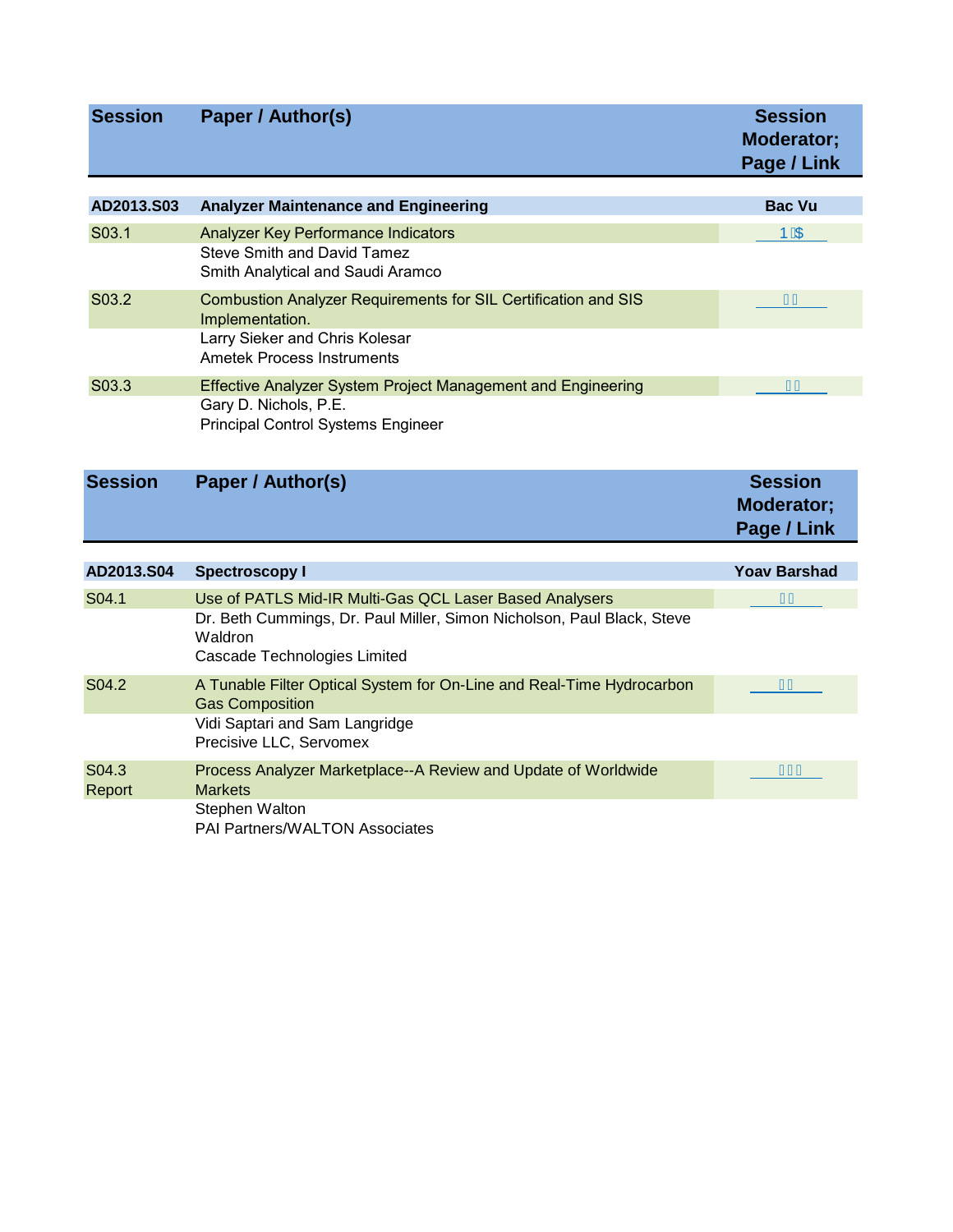| <b>Session</b> | Paper / Author(s)                                                                                                                                                               | <b>Session</b><br>Moderator;<br>Page / Link |
|----------------|---------------------------------------------------------------------------------------------------------------------------------------------------------------------------------|---------------------------------------------|
| AD2013.S05     | <b>Physical Property Analysis I</b>                                                                                                                                             | <b>Jim Tatera</b>                           |
|                |                                                                                                                                                                                 |                                             |
| S05.1          | Measurement of Sodium Ions in High Pressure Steam<br>Nandkishor (Nand) Khidkikar CCST III, Rexford G Demazeliere<br>BP Products North America Inc.                              | <b>ÞEDE</b>                                 |
| S05.2          | Validating the Use of a Vibrating Viscometer At Resonance Frequency for<br><b>Fuel Characterization</b>                                                                         | F€J                                         |
|                | Dr. Luc Belliere and D. Chantereau<br><b>SOFRASER</b>                                                                                                                           |                                             |
| S05.3          | On-Line Viscosity Measurement At Pre-Defined Reference Temperature<br>Under ASTM D445 Conditions, Technology and Advantages                                                     | FFİ                                         |
|                | Stefanie Koch<br><b>BARTEC BENKE GmbH</b>                                                                                                                                       |                                             |
| <b>Session</b> | Paper / Author(s)                                                                                                                                                               | <b>Session</b><br>Moderator;<br>Page / Link |
| AD2013.S06     | <b>Process Analyzer Applications I</b>                                                                                                                                          | <b>Steve Smith</b>                          |
| S06.1          | Utilizing Online Oil in Water Analysis for Process Management and the<br><b>Prevention of Environmental Incidents</b>                                                           | FG                                          |
|                | Bailey Brupbacher and Frank Richerand Jr<br>Enviro-Tech Systems                                                                                                                 |                                             |
| S06.2          | Simultaneous Monitoring of Process pH and Oxidation-Reduction Potential<br>(ORP)<br>Zhisheng Sun and Steven J. West                                                             | <b>FHJ</b>                                  |
|                | <b>Invensys Operations Management</b>                                                                                                                                           |                                             |
| S06.3          | Dissolved Hydrogen Measurement in Liquids With Solid-State Sensors<br><b>Using Dynamic Drift Elimination Techniques</b><br>V. Lakhotia, A. Nguyen Le, K. Imler and R. Sadeghian | FIÏ                                         |

H2scan Corporation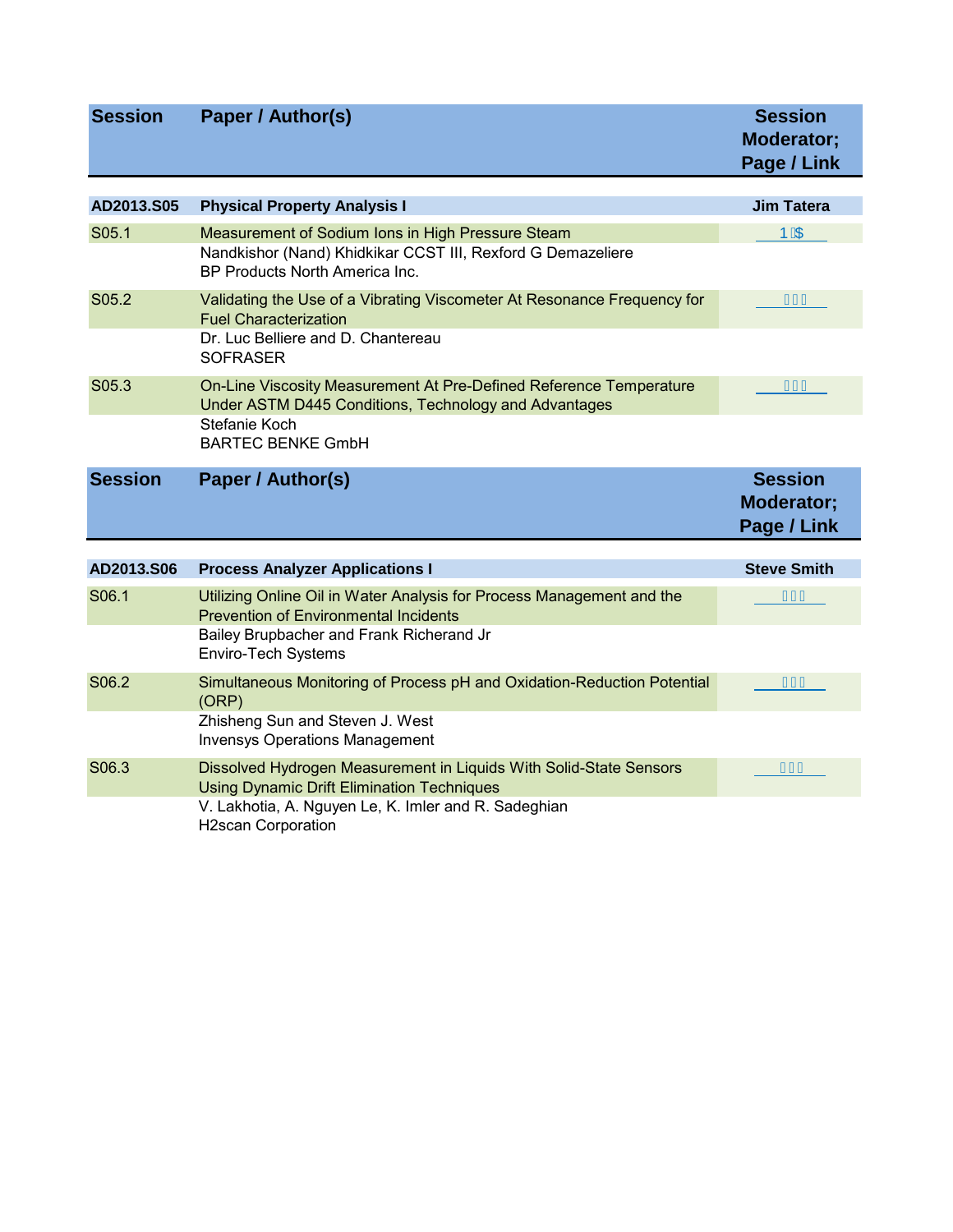| <b>Session</b>     | <b>Paper / Author(s)</b>                                                            | <b>Session</b><br>Moderator;<br>Page / Link |
|--------------------|-------------------------------------------------------------------------------------|---------------------------------------------|
|                    |                                                                                     |                                             |
| AD2013.S07         | <b>Process Analyzer Applications II</b>                                             | <b>Bob Farmer</b>                           |
| S <sub>07.1</sub>  | Dimethyl Formamide (DMF) - Simplifying the Online Measurement of<br><b>Moisture</b> | $F\hat{I} \in$                              |
|                    | David Amirbekyan, Yoav Barshad Ph.D.<br>Applied Analytics North America, Ltd.       |                                             |
| S <sub>0</sub> 7.2 | Impact of Helium Carrier Gas Shortage on Process Gas Chromatographs                 | FÎ F.                                       |
|                    | Al Kania<br>Siemens Industry                                                        |                                             |
| S07.3              | Process Mass Spectrometry and Renewable Fuels Analysis                              | FI H.                                       |
|                    | Tony Slapikas and Mike Fuller<br><b>AMETEK PI</b>                                   |                                             |

| <b>Session</b> | Paper / Author(s)      | <b>Session</b><br><b>Moderator:</b><br>Page / Link |
|----------------|------------------------|----------------------------------------------------|
|                |                        |                                                    |
| AD2013.S08     | <b>Spectroscopy II</b> | <b>Phil Harris</b>                                 |

| S <sub>0</sub> 8.1 | Interband Cascade Lasers for Tunable Laser Spectroscopy of<br><b>Hydrocarbons</b>                                                                                           | FJG.       |
|--------------------|-----------------------------------------------------------------------------------------------------------------------------------------------------------------------------|------------|
|                    | L. Hildebrandt, J. Scheuermann, M. v. Edlinger, N. Koslowski, Johannes<br>Koeth, R. Weih, A. Bauer, S. Höfling and M. Kamp<br>nanoplus GmbH and University of Würzburg, TEP |            |
| S <sub>0</sub> 8.2 | Advantages of Using Direct Absorption Method for TDLAS Measurement                                                                                                          | <b>FJI</b> |
|                    | Jie Zhu, Alan Cowie, Anatoliy Kosterev and Don Wyatt<br><b>Yokogawa Corporation of America</b>                                                                              |            |
| S <sub>0</sub> 8.3 | Advancements in Trace Moisture Measurement of Desiccant Drier Output<br>Reduce Variable Operating Costs in Natural Gas Cryogenic Process                                    | Œ€         |
|                    | Greg Lankford, Charles Bates, Dr. Xiang (Sherry) Liu, HsuHung (Steven)<br>Huang, and KuanTing (Gary) Yeh<br>SpectraSensors, Inc. and DCP Midstream                          |            |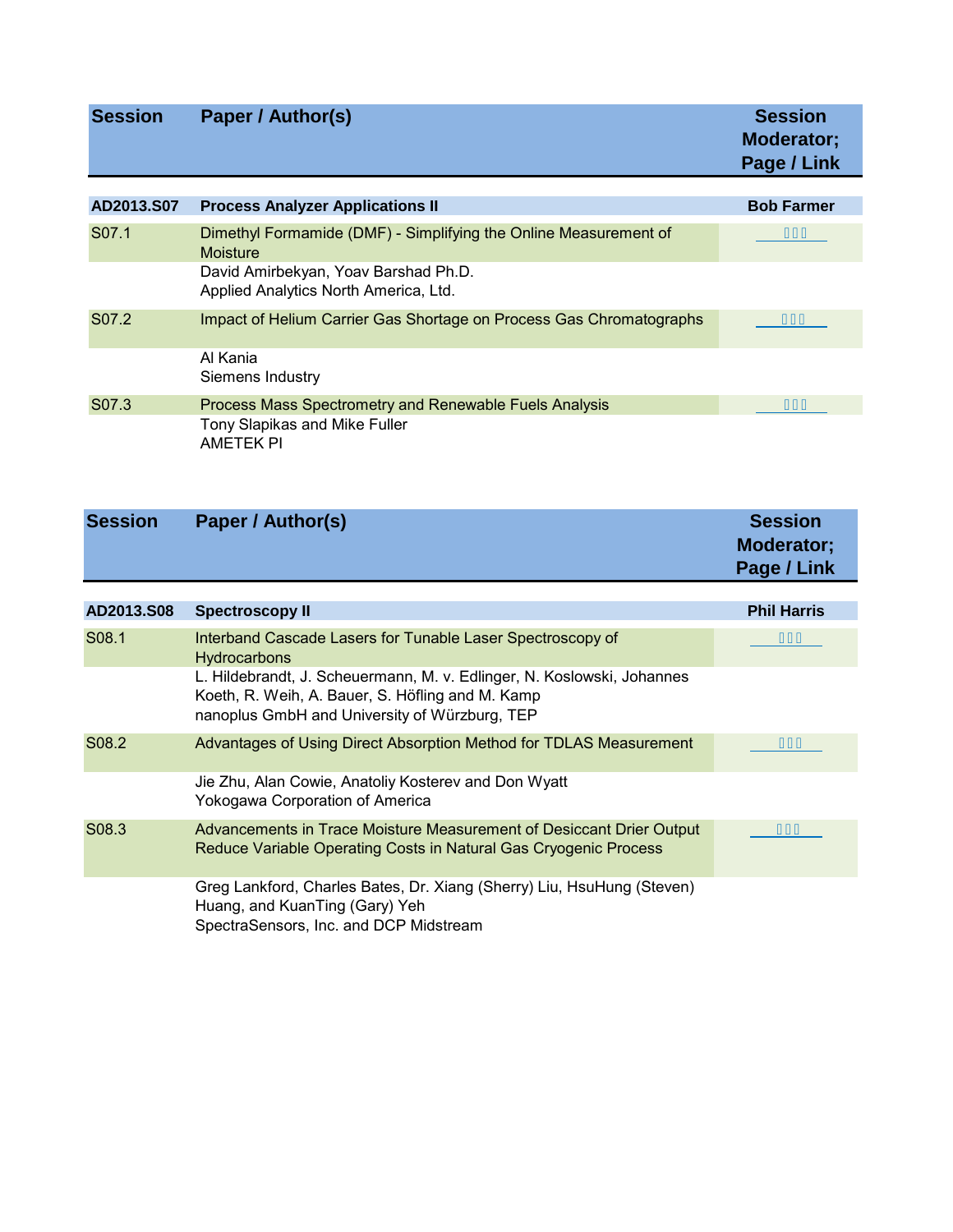| <b>Session</b>    | Paper / Author(s)                                                                                                                                                                                                                                                                                                                                                | <b>Session</b><br>Moderator;<br>Page / Link |
|-------------------|------------------------------------------------------------------------------------------------------------------------------------------------------------------------------------------------------------------------------------------------------------------------------------------------------------------------------------------------------------------|---------------------------------------------|
| AD2013.S09        | <b>Environmental Monitoring</b>                                                                                                                                                                                                                                                                                                                                  | Dale Merriman                               |
| S09.1             | Case Study of CO Control of a Process Heater in an Oil Refinery Using a<br><b>QCL Based Analyzer</b><br>Robert Bambeck, Ken Brown<br>Bambeck Systems Inc., Valero                                                                                                                                                                                                | G <sup>2</sup>                              |
| S09.2             | Measurements of Industrial Nitrogen Oxide Emissions Utilizing Mid-Infrared<br><b>Absorption Spectroscopy</b><br>Dr. Peter Geiser and Ketil Gorm Paulsen<br>Norsk Elektro Optikk AS and neoMONITORS                                                                                                                                                               | GHÏ                                         |
| S09.3             | Tunable Diode Laser (TDL) Based Hydrogen Chloride Gas (HCl)<br><b>Continuous Emission Monitoring System (CEMS) Development Challenges</b><br>To Meet EPA's Draft Performance Specification<br>Keith Crabbe, Gervase MacKay, Paul Tran, John T. Pisano and Thomas D.<br>Durbin<br>Cemtek Environmental, Unisearch Associates and Bourns College of<br>Engineering | <b>G</b> i                                  |
| <b>Session</b>    | Paper / Author(s)                                                                                                                                                                                                                                                                                                                                                | <b>Session</b><br>Moderator;<br>Page / Link |
| AD2013.S10        | <b>Physical Properties Analysis II</b>                                                                                                                                                                                                                                                                                                                           | <b>Roy Muston</b>                           |
| S <sub>10.1</sub> | Characterizing the Performance of Surface Modifications That Enhance<br>Sensitivity, Reliability, Reproducibility and Accuracy of Analytical<br><b>Instruments</b>                                                                                                                                                                                               | $\hat{d} \in$                               |
|                   | Gary Barone, David Smith and Marty Higgins<br>SilcoTek Corporation                                                                                                                                                                                                                                                                                               |                                             |
| S10.2             | Physical Properties Analysis in Modern Petroleum Industry<br><b>Gregory Shahnovsky</b><br>Modcon Systems Ltd.                                                                                                                                                                                                                                                    | $\vec{d} \in$                               |
| S <sub>10.3</sub> | Hot Boxes for Sample Conditioning<br><b>Martin Hess</b><br><b>INTERTEC-Hess GmbH</b>                                                                                                                                                                                                                                                                             | <b>ÞEDE</b>                                 |